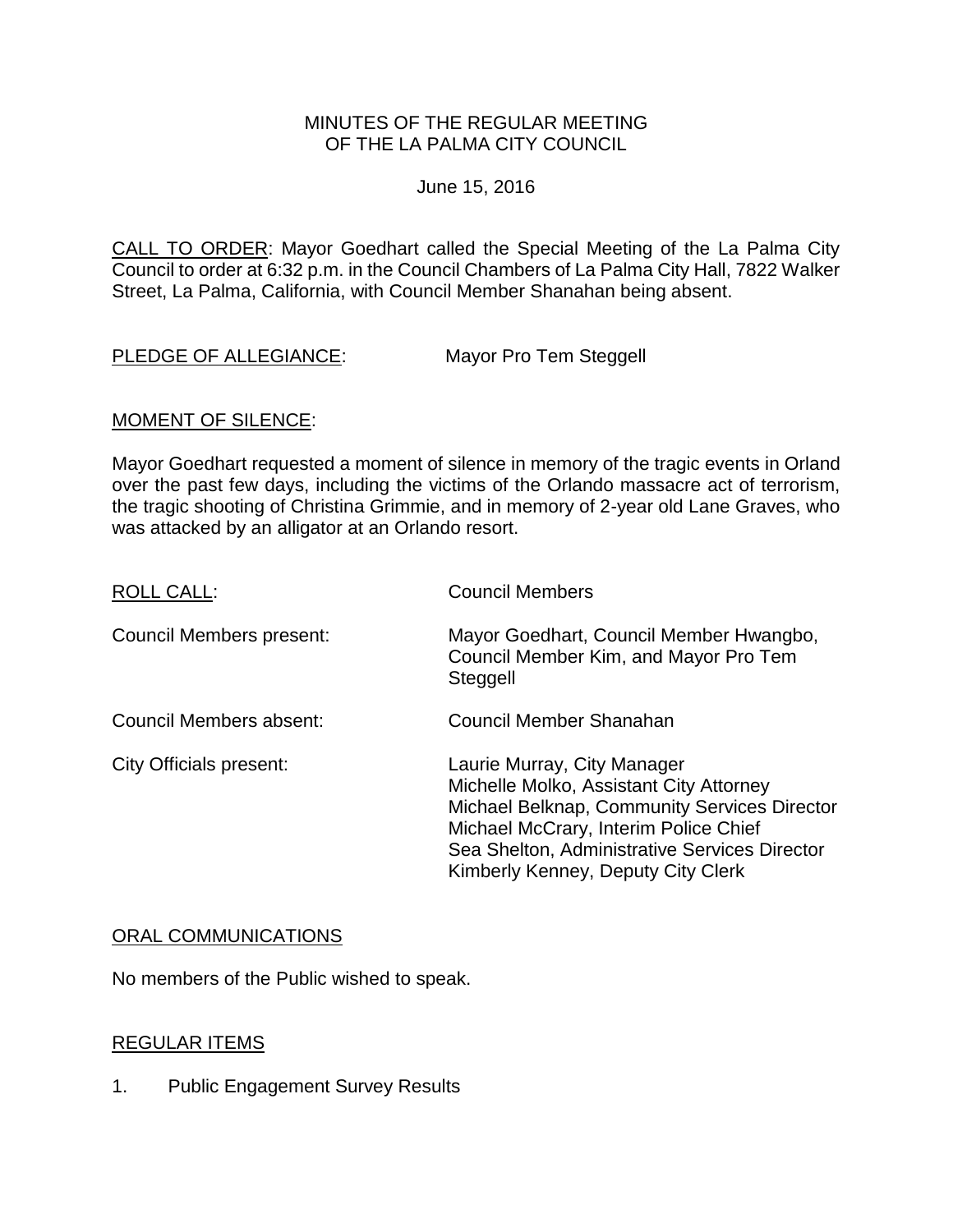City Manager Murray introduced Dr. Timothy McLarney Ph.D, President of TrueNorth Research, who gave the presentation.

Council Member Shanahan joined the meeting at 6:36 p.m.

Discussion ensued regarding the 289 participants, whether that was the total number approached or the total completed surveys; whether they were phone call or online participants; and the amount of people that had to be surveyed in order to reach a total of 289 participants.

Dr. McLarney responded that the 289 quoted were all participants; that most participants were telephone survey respondents; that his firm was contracted to complete 250 and they exceeded their goal; that the participants were structured to achieve a true reflection of the demographics of La Palma; that roughly, the completion rate is a 20-to-1 ratio; that the voter file is not always accurate or updated, but that the company utilizes other resources as well; and that his company is careful on how the survey is worded to ensure impartial, true reflection and responses.

Dr. McLarney continued with his presentation.

Discussion ensued regarding the wording of and manner in which the survey questions were asked and how to determine whether respondents understand what was asked.

Dr. McLarney responded that the questions were read to respondents three times over the length of the survey to ensure the respondent's comprehension of the question; the questions get read back to the responders; that his firm has used this methodology for conducting three hundred revenue measure surveys tested before and found this process is the best; and that this methodology has been proven and works.

Dr. McLarney continued with his presentation.

Council Comments and Questions:

Discussion ensued regarding support for the presentation; that the telephone survey length was approximately 15-17 minutes; that online surveys are quicker because the respondent does not have to wait for someone to read the questions to them; that participants were asked about a "sales tax" and that was the only finance mechanism asked to respondents; that the survey did not have a mechanism to capture general comments about other revenue options; that age profiles of the participants will be forwarded onto the City Council and are a true reflection of the voter base of the City; that how the questions were worded will be forwarded onto the City Council; that it is important to know where the voters are today and where they will be at the end of an election cycle; that TrueNorth tests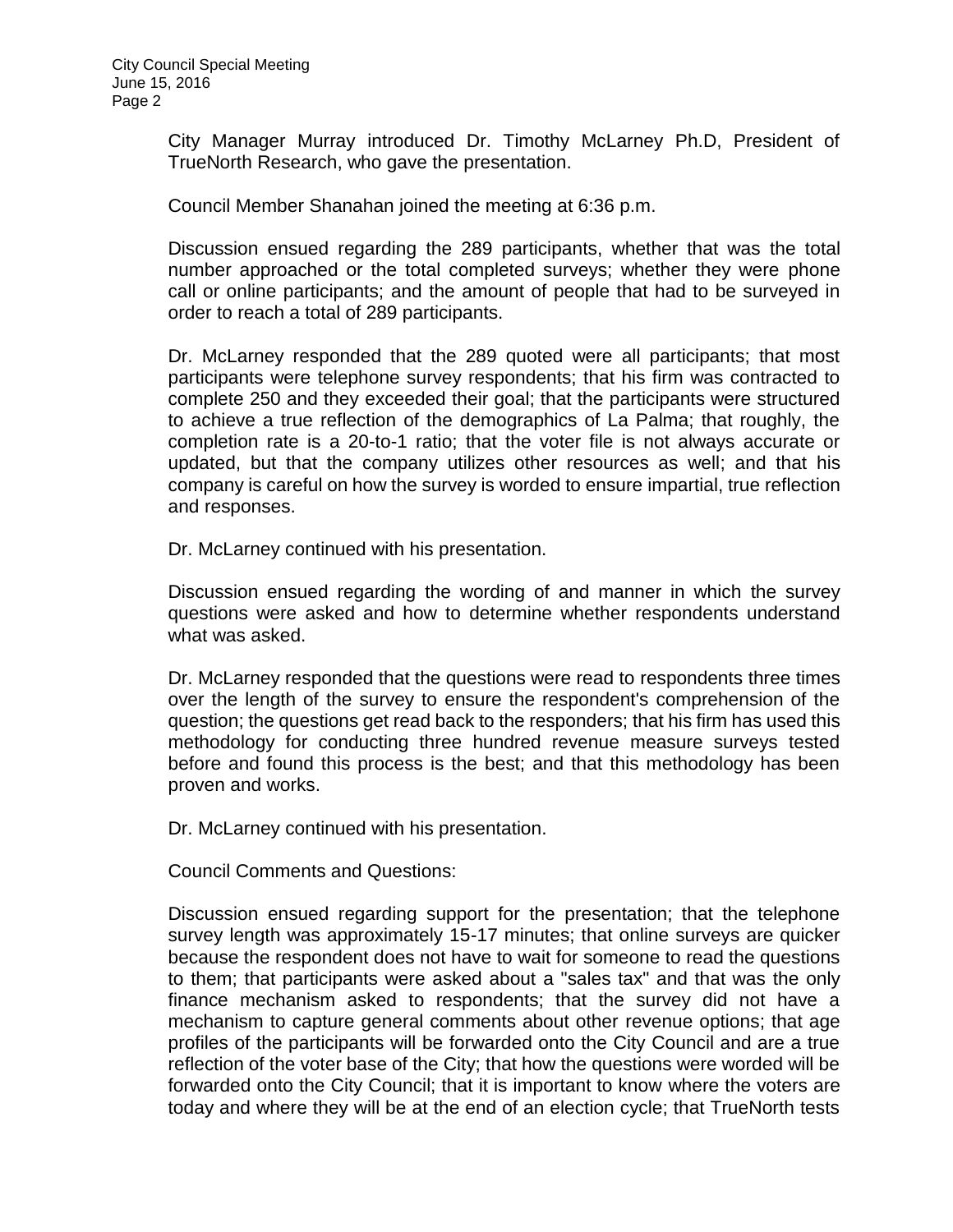both sides so there is a realistic assessment of the voters outcome; and that studies have shown there is no consistent pattern to asking a negative or positive question first because the answer is the same.

Public Input:

Keith Nelson, a La Palma resident, asked for clarification on a number of items related to the survey, including the number of survey attempts; the source for telephone number listings; what percent of respondents spoke Korean as their first language; whether respondents were homeowners; clarification on the detail of the 'Critical Statements' made in the survey; whether specific questions regarding the City's unfunded liability or pension costs were asked; and the total number of questions that were asked in this survey.

Dr. McLarney responded that the telephone numbers are in clusters; each cluster is grouped into a certain demographic and the surveyor may easily get to the bottom of the list in a particular cluster; that the amount of respondents called is a very large number; that about 85% of surveys were conducted in English and about 15% were in Korean; that the voter file does not detail whether a registered voter is a homeowner; that TrueNorth tries to simulate arguments to get a true answers on any revenue measure question; that negative questions regarding pensions were asked, but not specific to the unfunded liabilities; and that there were a total of 12 questions for this survey.

Mr. Nelson asked if he could get a copy of the questions that were asked in this survey; and inquired about the cost and expenses for this survey as of today.

Assistant City Attorney Molko responded that the City is finalizing documents with the Consultant and the questions will be made available to the public after that.

City Manager Murray answered that the cost for the survey was \$24,800; \$5000 a month for the consultant; that the City is in the process of doing mailers and does not have those numbers yet. Assistant City Attorney Molko concurred the amounts stated by the City Manager, and noted that there is a copy of the contract with the Lew Edwards Group that has details of the cost for these services.

Mr. Nelson asked for other source materials that show the detailed results.

Dr. McLaren responded that the summary has already been produced as part of this staff report, the Powerpoint has just been presented, and his company is still working on the results which will be made available when completed.

Council Member Shanahan asked if any one present received a survey phone call and one audience member raised their hand.